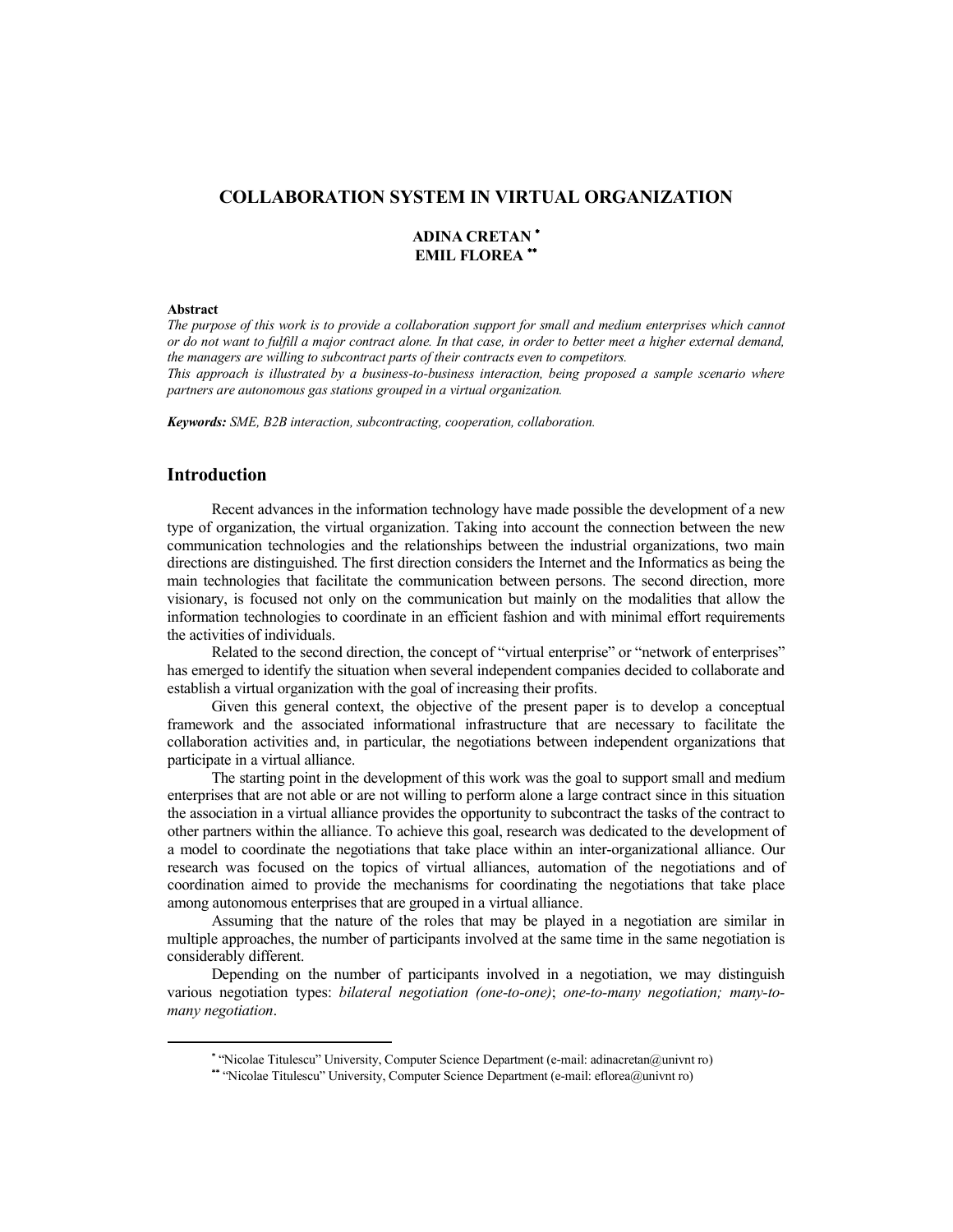Taking into account the complexity of the negotiations modeled by multi-agent system, we can state that to conduct in an efficient fashion one or many negotiations that involve a large number of participants and to properly account for all negotiation dimensions, it is necessary to develop a coordination process that is defined outside of the specific constraints of a given decision mechanism or communication protocol.

The negotiation process was exemplified by scenarios tight together by a virtual alliance of the autonomous gas stations. Typically, these are competing companies. However, to satisfy the demands that go beyond the vicinity of a single gas station and to better accommodate the market requirements, they must enter in an alliance and must cooperate to achieve common tasks. The type of alliance that we use to define their association emphasizes that each participant to this alliance is completely autonomous i.e., it is responsible of its own amount of work and the management of its resources. The manager of a gas station wants to have a complete decision-making power over the administration of his contracts, resources, budget and clients. At the same time, the manager attempts to cooperate with other gas stations to accomplish the global task at hand only through a minimal exchange of information. This exchange is minimal in the sense that the manager is in charge and has the ability to select the information exchanged. Taking into account the constraints imposed by the autonomy of the participants and also the fact that the participants are initially competing, the only means to distribute the information or the resources are provided by the negotiation process.

When a purchasing request reaches a gas station, the manager analyses it to understand if it can be accepted, taking into account job schedules and resources availability. If the manager accepts the purchasing request, he may decide to perform the job locally or to partially subcontract it, given the gas station resource availability and technical capabilities. If the manager decides to subcontract a job, he starts a negotiation within the collaborative infrastructure with selected participants. In case that the negotiation results in an agreement, a contract is settled between the subcontractor and the contractor gas station, which defines the business process outsourcing jobs and a set of obligation relations among participants [1].

The gas station alliance scenario shows a typical example of the SME virtual alliances where partner organizations may be in competition with each other, but may want to cooperate in order to be globally more responsive to market demand.

The collaborative infrastructure, that we describe, should flexibly support negotiation processes respecting the autonomy of the partners. We are briefly describing in section 2 the architecture of the collaboration system in which the interactions take place [2].

The main objective of this paper is to propose a collaboration framework in a dynamical system with autonomous organizations. In Section 3 we define the Coordination Components that manage different negotiations which may take place simultaneously. In Section 4 we present how the structure of the negotiation process can be used by describing a particular case of negotiation. Finally, Section 5 concludes this paper.

#### **The Collaborative Infrastructure**

The collaborative infrastructure offers generic mechanisms to support different activities, especially negotiation activities, in a distributed environment. This infrastructure is structured in four main layers: Manager, Collaborative Agent, Coordination Components and Middleware. A first layer is dedicated to the Manager of each organization of the alliance. A second layer is dedicated to the Collaborative Agent who assists its gas station manager at a global level (negotiations with different participants on different jobs) and at a specific level (negotiation on the same job with different participants) by coordinating itself with the Collaborative Agents of the other partners through the fourth layer, Middleware [3]. The third layer, Coordination Components, manages the coordination constraints among different negotiations which take place simultaneously.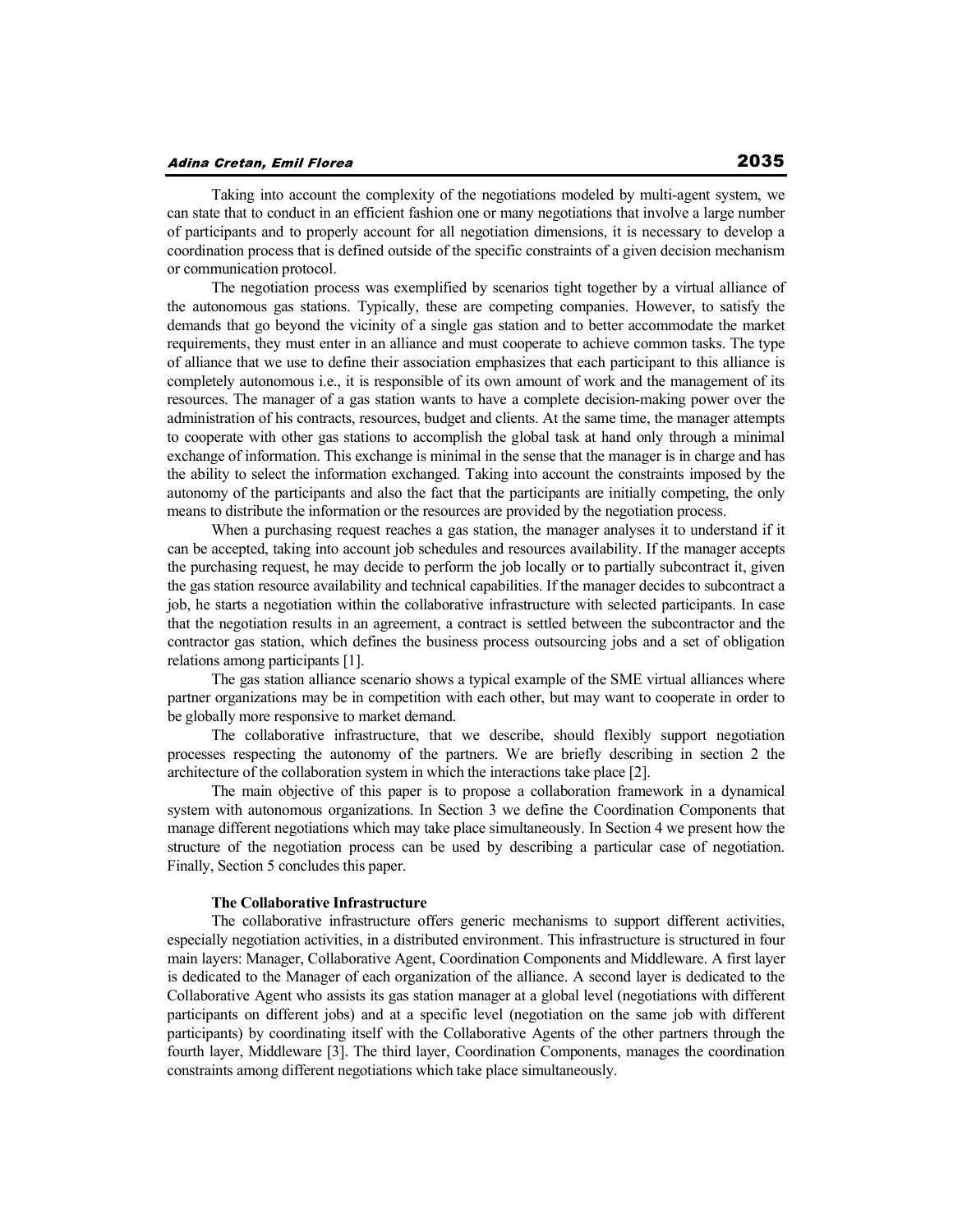

Figure 1 shows the architecture of the collaborative system:

Figure 1. The architecture of the collaborative system

A Collaborative Agent aims at managing the negotiations in which its own gas station is involved (e.g. as initiator or participant) with different partners of the alliance.

Each negotiation is organized in three main steps: initialization; refinement of the job under negotiation and closing [4]. The initialization step allows to define what has to be negotiated (Negotiation Object) and how (Negotiation Framework) [5]. A selection of negotiation participants can be made using history on passed negotiation, available locally or provided by the negotiation infrastructure [6]. In the refinement step, participants exchange proposals on the negotiation object trying to satisfy their constraints [7]. The manager may participate in the definition and evolution of negotiation frameworks and objects [8]. Decisions are taken by the manager, assisted by his Collaborative Agent [9]. For each negotiation, a Collaborative Agent manages one or more negotiation objects, one framework and the negotiation status. A manager can specify some global parameters: duration; maximum number of messages to be exchanged; maximum number of candidates to be considered in the negotiation and involved in the contract; tactics; protocols for the Collaborative Agent interactions with the manager and with the other Collaborative Agents [10] [11].

### **Coordination Components**

In order to handle the complex types of negotiation scenarios, we propose five different components:

*Subcontracting* (resp. *Contracting*) for subcontracting jobs by exchanging proposals among participants known from the beginning;

*Block* component for assuring that a task is entirely subcontracted by the single partner;

*Divide* component manages the propagation of constraints among several slots, negotiated in parallel and issued from the split of a single job;

**Broker:** a component automating the process of selection of possible partners to start the negotiation;

*Transport* component implements a coordination mechanism between two ongoing negotiations in order to find and synchronize on the common transport of both tasks.

These components are able to evaluate the received proposals and, further, if these are valid, the components will be able to reply with new proposals constructed based on their particular coordination constraints [12].

From our point of view the coordination problems managing the constraints between several negotiations can be divided into two distinct classes of components: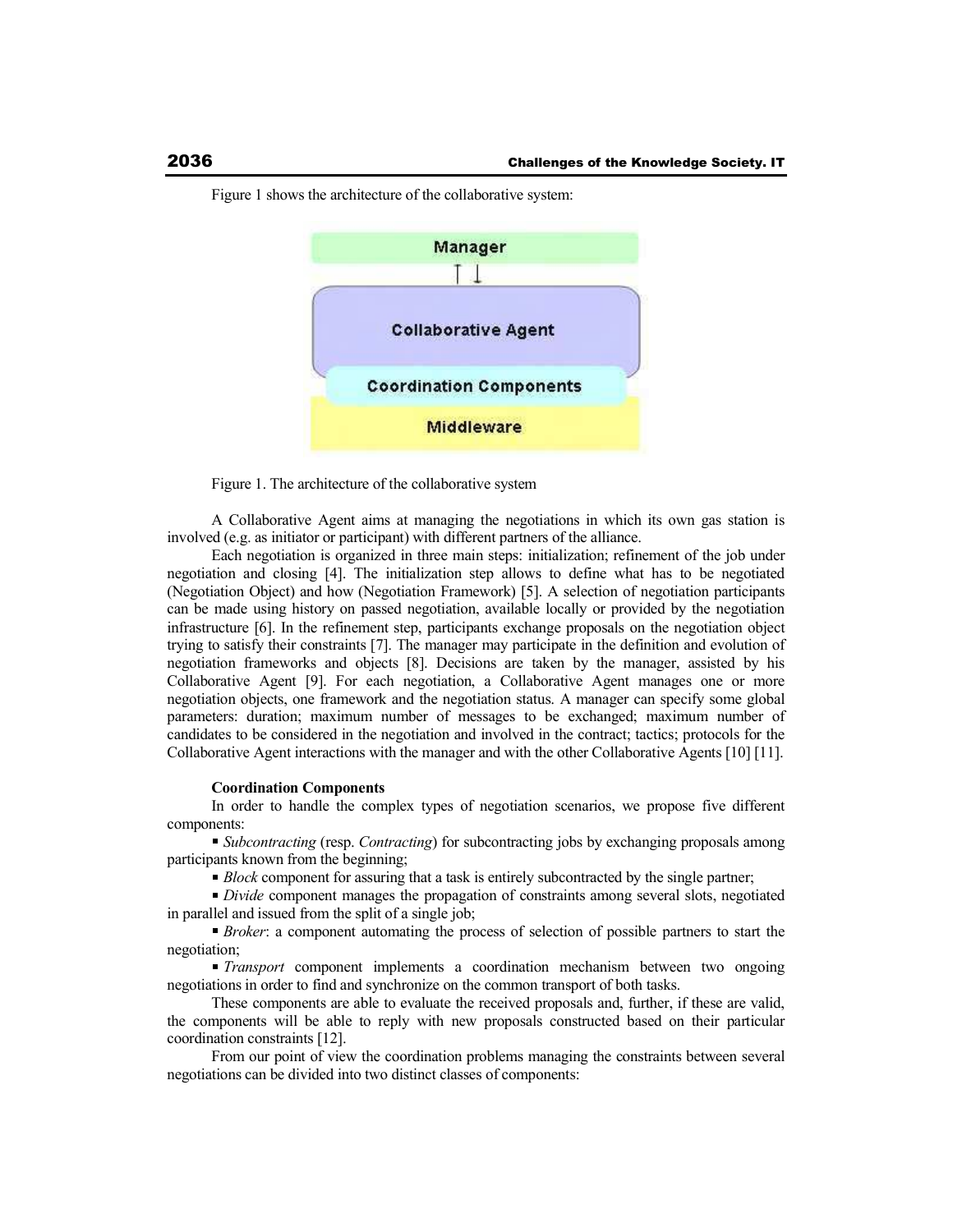### Adina Cretan, Emil Florea

Coordination components in closed environment**:** components that build their images on the negotiation in progress and manage the coordination constraints according to information extracted only from their current negotiation graph (*Subcontracting, Contracting, Block, Divide)*;

Coordination components in opened environment: components that also build their images on the negotiation in progress but they manage the coordination constraints according to available information in data structures representing certain characteristics of other negotiations currently ongoing into the system (*Broker, Transport)*.

Following the descriptions of these components we can state that unlike the components in closed environment (*Subcontracting, Contracting, Block, Divide)* that manage the coordination constraints of a single negotiation at a time, the components in opened environment (*Broker, Transport)* allow the coordination of constraints among several different negotiations in parallel [13].

The novelty degree of this software architecture resides in the fact that it is structured on four levels, each level approaching a particular aspect of the negotiation process. Thus, as opposed to classical architectures which achieve only a limited coordination of proposal exchanges which take place during the same negotiation, the proposed architecture allows approaching complex cases of negotiation coordination. This aspect has been accomplished through the introduction of coordination components level, which allows administrating all simultaneous negotiations in which an alliance partner can be involved.

The coordination components have two main functions such as: i) they mediate the transition between the negotiation image at the Collaboration Agent level and the image at the Middleware level; ii) they allow implementing various types of appropriate behavior in particular cases of negotiation. Thus we can say that each component corresponding to a particular negotiation type.

Following the descriptions of this infrastructure we can state that we developed a framework to describe a negotiation among the participants to a virtual alliance. To achieve a generic coordination framework, nonselective and flexible, we found necessary to first develop the structure of the negotiation process that helps us to describe the negotiation in order to establish the general environment where the participants may negotiate. To develop this structure, we proposed a succession of phases that are specific to different stages of negotiation (initialization, negotiation, contract adoption) that provided a formal description of the negotiation process. The advantage of this structure of the negotiation process consists on the fact that it allows a proper identification of the elements that constitute the object of coordination, of the dependencies that are possible among the existing negotiations within the alliance, as well as the modality to manage these negotiations at the level of the coordination components.

## **The structure of the negotiation process**

The various coordination components in open or closed environment, which we just defined, highlight the main features implemented in this negotiation process: distributive and parallelism.

Coordination schemes, which are implemented in coordination distribution through the components, can be executed in parallel by the proposed infrastructure.

According to our approach regarding the negotiation, the participants to a negotiation may propose offers and each participant may decide in an autonomous manner to stop a negotiation either by accepting or by rejecting the offer received. Also, depending on its role in a negotiation, a participant may invite new participants to the negotiation.

In order to illustrate this approach, we present a schematic example of a negotiation process using negotiation and coordination mechanisms that we proposed in this paper.

Negotiation process that we present in Fig.2 is divided into five parts (initialization, choice of tactics, choice of partners, negotiation and adoption). Judicial proceedings aimed at defining the steps to be followed and the establishment of the necessary components to coordinate implementation of the negotiation process involving multiple concurrent negotiations.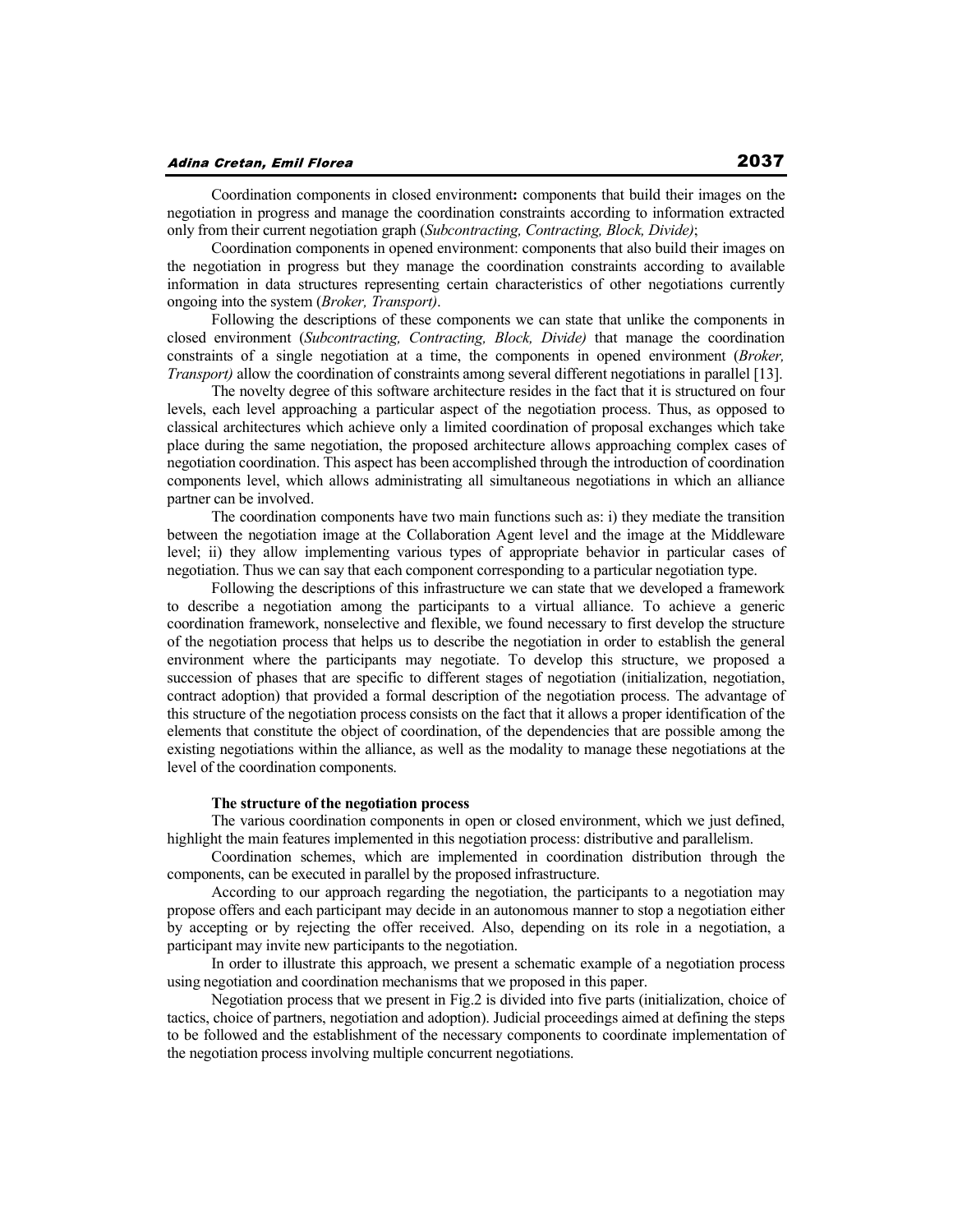

Figure  $2 -$ The structure of the negotiation process

*Initialization*. The Manager initiates a subcontracting of a task, defining and communicating to the Collaborative Agent the properties and the constraints of the negotiation object and the negotiation framework. The negotiation process begins by creating an instance of the component Subcontracting. This instance will initiate other stages of negotiation, based on constraints provided by the Manager: the invitation of the coordination components (*Contracting*, *Broker*, etc.). Moreover, this instance will conduct negotiations in terms of construction and evaluation of proposals for subcontracting proposed task.

*Choosing tactics*. Using the tactics of negotiation specified in the negotiation framework, the coordination is decomposed into several coordination schemes. We considered three tactics that correspond to three coordination schemes: Block, Divide and Transport.

*Choosing partners*. We have two choices of partners:

i) among known partners – The Manager who initiating the outsourcing can specify any constraints on the set of possible alliance contractors. To do this, the manager uses the description of the job that follow to be subcontracted and also the database alliance partners and/or the different adhesion contracts which they signed [14];

ii) among unknown partners - in this case, the entire research activity of the potential partners is managed by the infrastructure through Broker component.

*Negotiation*. At this stage, during exchanges of proposals, the negotiation object evolves according to the constraints imposed by the manager on negotiated attributes of the subcontracting task. The final objective of the negotiation process is to build an Instantiated Negotiation Object<sup>1</sup>

<sup>&</sup>lt;sup>1</sup> An Instantiated Negotiation Object is a negotiation object whose attributes have been accepted by the all partners.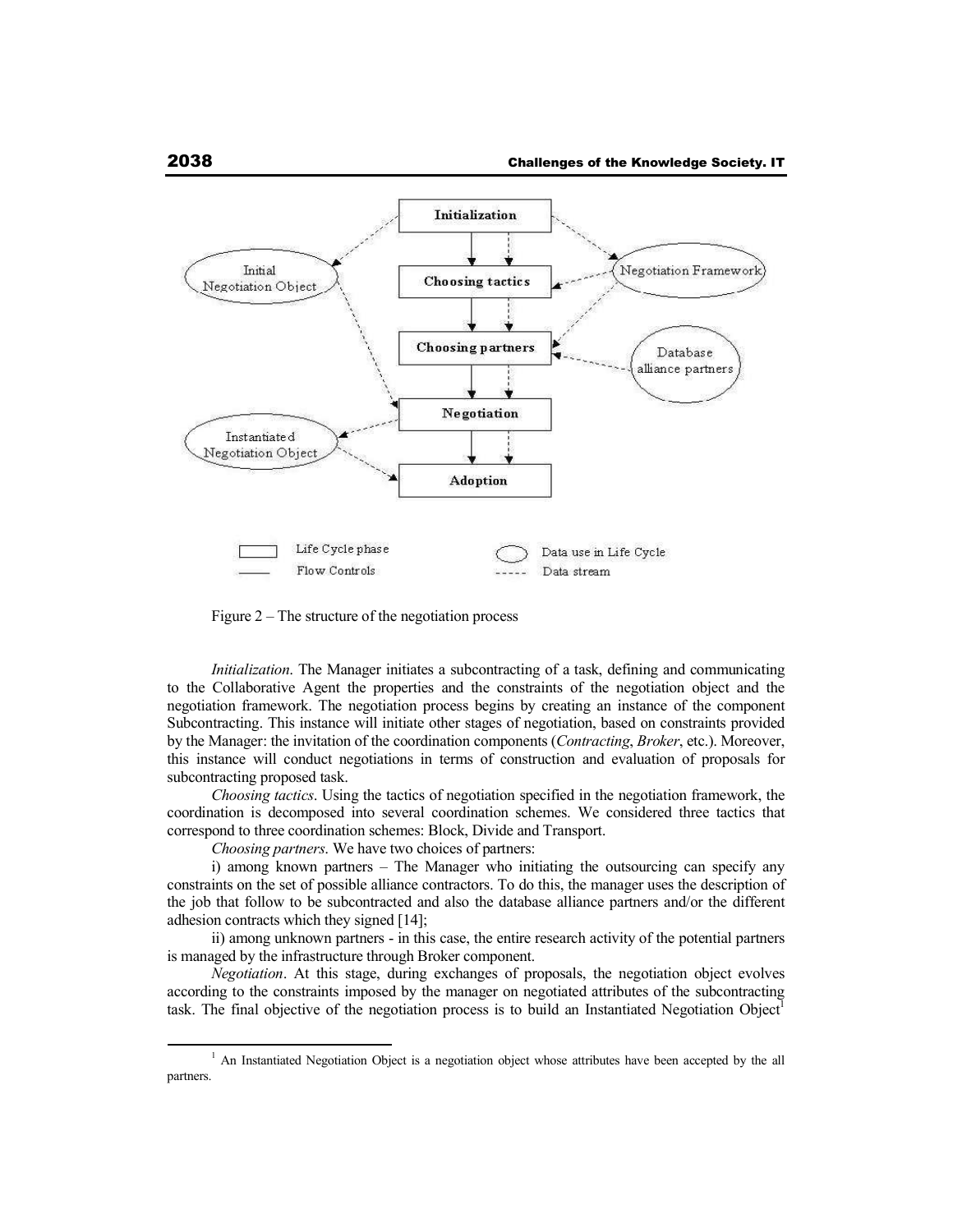from initial specification of negotiation object [15]. After that, this object will be used to establish a contract.

*Adoption.* In the final negotiation phase, the negotiation properties are fixed values. In this case, the Collaborative Agent asks Manager to validate the result of negotiation and makes contact with other partners' agents. Depending on the answers obtained, the Manager may decide to: i) to restart or to suspend negotiations; ii) to enable the contracting phase, which allows reaching an agreement [16].

The negotiation process involves several parties (for several bilateral negotiations), each having different criteria, constraints and preferences that determine their individual areas of interest [17]. Criteria, constraints and preferences of a participant are partially or totally unknown to the other participants. The job under negotiation is described as a multi-attribute object. Each attribute is related to local constraints and evaluation criteria, but also to global constraints drawing dependencies with other attributes [18].

In conclusion, the proposed architecture provides the following features:

to define the negotiation process structure: participants, interaction protocol, negotiation protocol, tactics and coordination components, the negotiation object and the negotiation strategies;

• the modeling all negotiations for a gas station in the form of a set of bilateral negotiations, which the agent can operate independently;

 $\blacksquare$  the modeling of the coordination among the negotiations based on a set of coordination components and the synchronization mechanisms at the middleware level.

Thus, we can say, that we have proposed an infrastructure that manages, in a decentralized manner, the coordination of multi-phase negotiations on a multi-attribute object and among a lot of participants.

# **Conclusions**

The functioning of this kind of alliance suppose task achievement, which cannot be individual treated, by a single participant for better adjustment of the clients requirements.

The proposed infrastructure aims to help the different SMEs to fulfill their entire objectives by mediating the collaboration among the several organizations gathered into a virtual alliance.

A specific feature that distinguishes the negotiation structure proposed in this work from the negotiations with imposed options (acceptance or denial) is that it allows the modification of the proposals through the addition of new information (new attributes) or through the modification of the initial values of certain attributes (for example, in the case of gas stations the gasoline price may be changed).

The business-to-business interaction context in which our activities take place forces us to model the unexpected and the dynamic aspects of this environment. An organization may participate in several parallel negotiations. Each negotiation may end with the acceptance of a contract that will automatically reduce the available resources and it will modify the context for the remaining negotiations.

In the current work we've described in our collaboration framework only the interactions with the goal to subcontract or contract a task. A negotiation process may end with a contract and in that case the supply schedule management and the well going of the contracted task are both parts of the outsourcing process.

In order to illustrate our approach we have used a sample scenario where distributed gas stations have been united into alliance. Take into consideration this scenario, one of the principal objectives was related to the generic case and means that this proposed infrastructure can be used in other activity domains.

Regarding research perspective continuation, one first direction which can be mentioned is the negotiation process and the coordination process taking into consideration the contracts